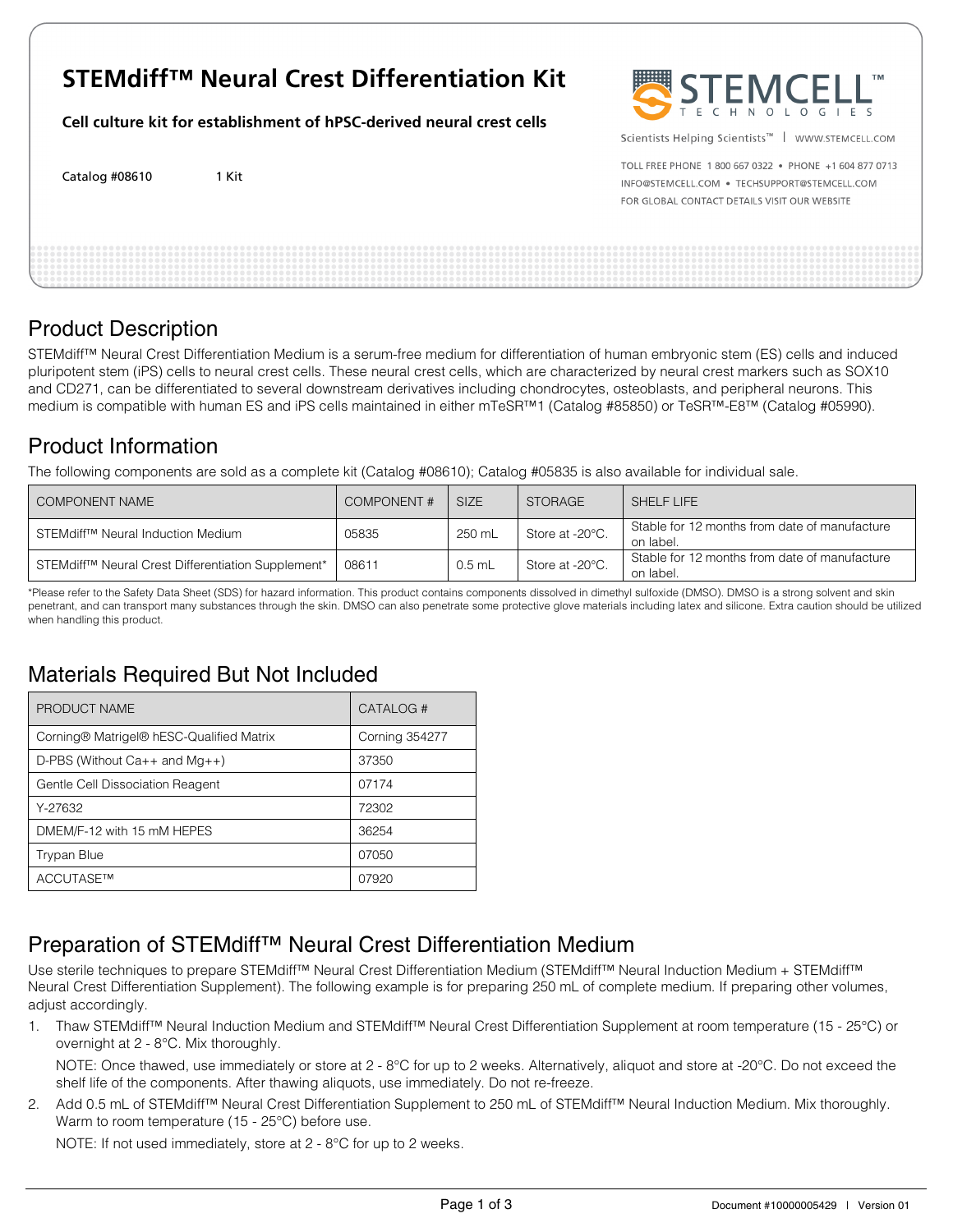

#### Protocol Diagram



### Directions for Use

Please read the entire protocol before proceeding.

A. PLATING AND CULTURING SINGLE CELLS

The following instructions are for generating neural crest cells from human ES and iPS cells previously cultured in mTeSR™1 or TeSR™-E8™ in a 100 mm dish, and then plated into a single Matrigel®-coated well of a 6-well plate. If using other cultureware, adjust volumes accordingly.

#### Day 0

1. Coat one well of a 6-well plate with Corning® Matrigel®.

NOTE: For complete instructions on coating plates with Corning® Matrigel®, refer to the Technical Manual: Maintenance of Human Pluripotent Stem Cells in mTeSR™1 (Document #28315), available at www.stemcell.com or contact us to request a copy.

- 2. Using a microscope, visually identify regions of differentiation in the human ES and iPS cell culture. Mark these using a felt tip or lens marker on the bottom of the 100 mm dish. Remove regions of differentiation by scraping with a pipette tip or by aspiration.
- 3. Wash the dish once with 5 10 mL of sterile D-PBS. Aspirate D-PBS.
- 4. Add 3 mL of Gentle Cell Dissociation Reagent. Incubate at 37°C for 8 10 minutes.

NOTE: The incubation time may vary when using different cell lines or other non-enzymatic cell dissociation reagents, therefore dissociation should be monitored under the microscope until the optimal time is determined.

- 5. Dislodge cells by pipetting up and down 3 5 times using a pipettor. Using a 5 mL serological pipette, collect the cells into a 15 mL or 50 mL conical tube (e.g. Catalog #38009 or 38010). Break up any remaining cell aggregates into single cells by pipetting up and down.
- 6. Wash the dish with 10 mL of DMEM/F-12 and add to the tube containing the single-cell suspension.
- 7. Count viable cells using Trypan Blue and a hemocytometer.
- 8. Centrifuge cells at 300 x *g* for 5 10 minutes. Carefully aspirate the supernatant.
- 9. Resuspend cells in STEMdiff™ Neural Crest Differentiation Medium + 10 µM Y-27632 to obtain a final concentration of 1 x 10^6 cells/mL (i.e. 2 x 10^5 cells/cm2).
- 10. Using a serological pipette or aspiration, gently remove the excess Matrigel® solution from the plate prepared in step 1. Ensure that the coated surface is not scratched.
- 11. Add 2 mL of cell suspension (2 x 10^6 cells/well) to one coated well of the 6-well plate.
- 12. Place the plate in a 37°C incubator. Move the plate in several quick, short, back-and-forth and side-to-side motions to distribute the cells across the surface of the well. Incubate at 37°C for 24 hours.

#### Days 1 - 6

- 13. Perform a daily full-medium change with STEMdiff™ Neural Crest Differentiation Medium (Y-27632 is no longer required). Use 2 mL/well for a 6-well plate.
- 14. After reaching 95 100% confluency (approximately day 6), cells are ready for passaging. Proceed to section B.

#### B. PASSAGING NEURAL CREST CELLS

The following are instructions for passaging cells from one well of a 6-well plate to a Matrigel®-coated well of a new 6-well plate. If using other cultureware, adjust volumes accordingly.

- 1. Coat one well of a 6-well plate with Corning® Matrigel®.
- 2. Prepare sufficient volumes of STEMdiff™ Neural Crest Differentiation Medium, DMEM/F-12, and ACCUTASE™.